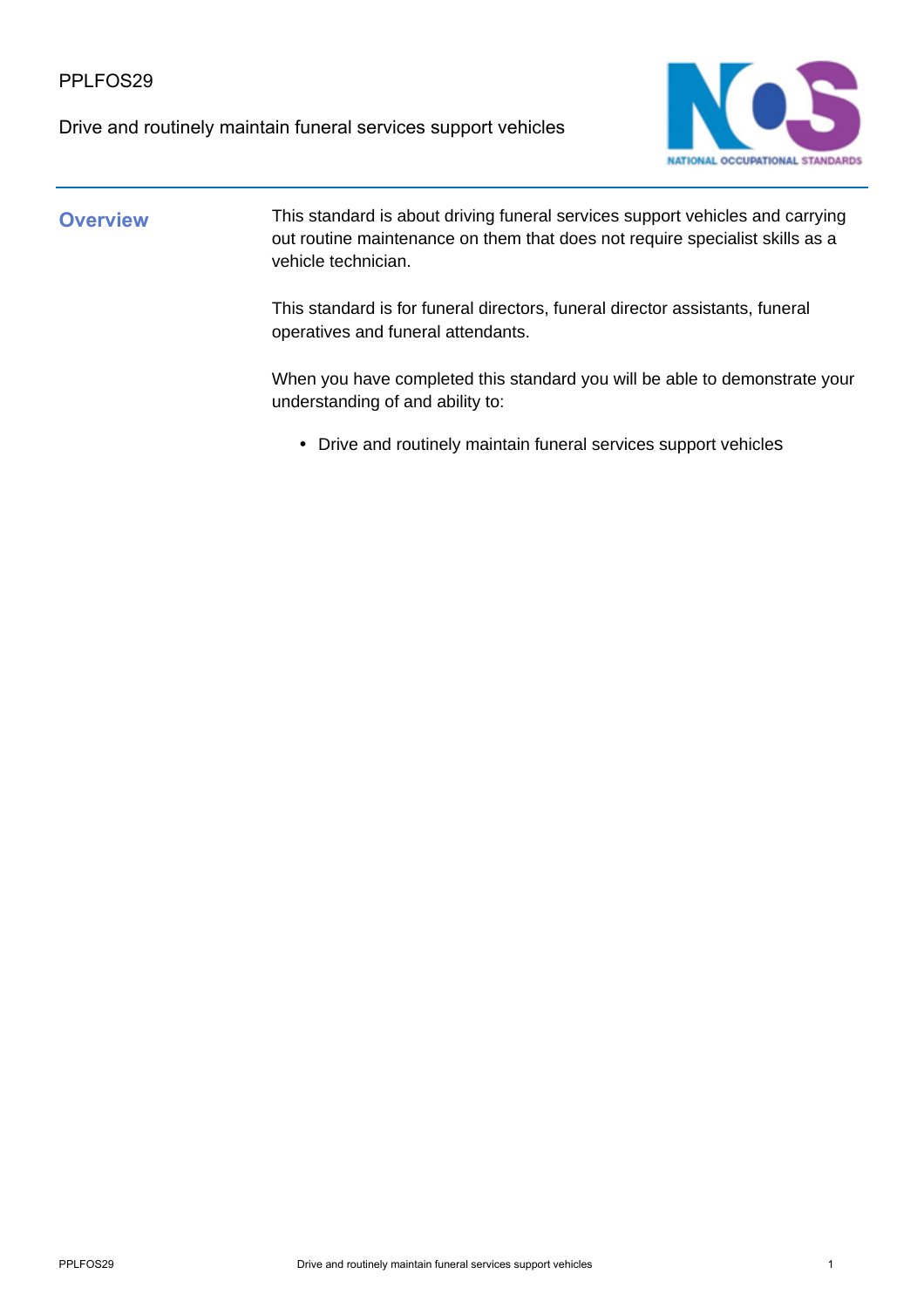Drive and routinely maintain funeral services support vehicles



## **Performance criteria**

*You must be able to:*

- 1. check that the condition of the vehicle meets the requirements of relevant legislation, codes of practice and your funeral business' policies and procedures
- 2. check, within the responsibilities of your role, the vehicle adheres to relevant legislation and your relevant driver's licence is current
- 3. confirm that the servicing and maintenance of the vehicle is in accordance with your funeral business' schedule
- 4. make routine maintenance checks on all the vehicles within your responsibility
- 5. keep routine records of vehicle maintenance that are complete and accurate and in accordance with relevant codes of practice, legislation and your funeral business' policies and procedures
- 6. correctly remove items not fixed to the vehicle interior prior to cleaning and replace them after cleaning
- 7. check that personal protective equipment (PPE) and coverings used during cleaning operations are in accordance with relevant codes of practice, legislation and your funeral business' policies and procedures
- 8. select and apply cleaning methods, cleaning and finishing agents that are appropriate and consistent with manufacturers' instructions
- 9. after cleaning, check that vehicles are free from residual cleaning and finishing agents
- 10. dispose of used cleaning agents and waste materials safely in accordance with relevant codes of practice, legislation and your funeral business' policies and procedures
- 11. report faults or damage to the vehicle identified during routine checks and cleaning to appropriate personnel promptly when these occur
- 12. follow your funeral businesses' procedures for instructions about driving rotas
- 13. drive safely in accordance with relevant codes of practice, legislation and your funeral business' policies and procedures
- 14. treat other road users and pedestrians with courtesy and consideration at all times
- 15. confirm that parking areas are available and suitable for access by the funeral services support vehicle
- 16. confirm that the funeral service support vehicle is secure before leaving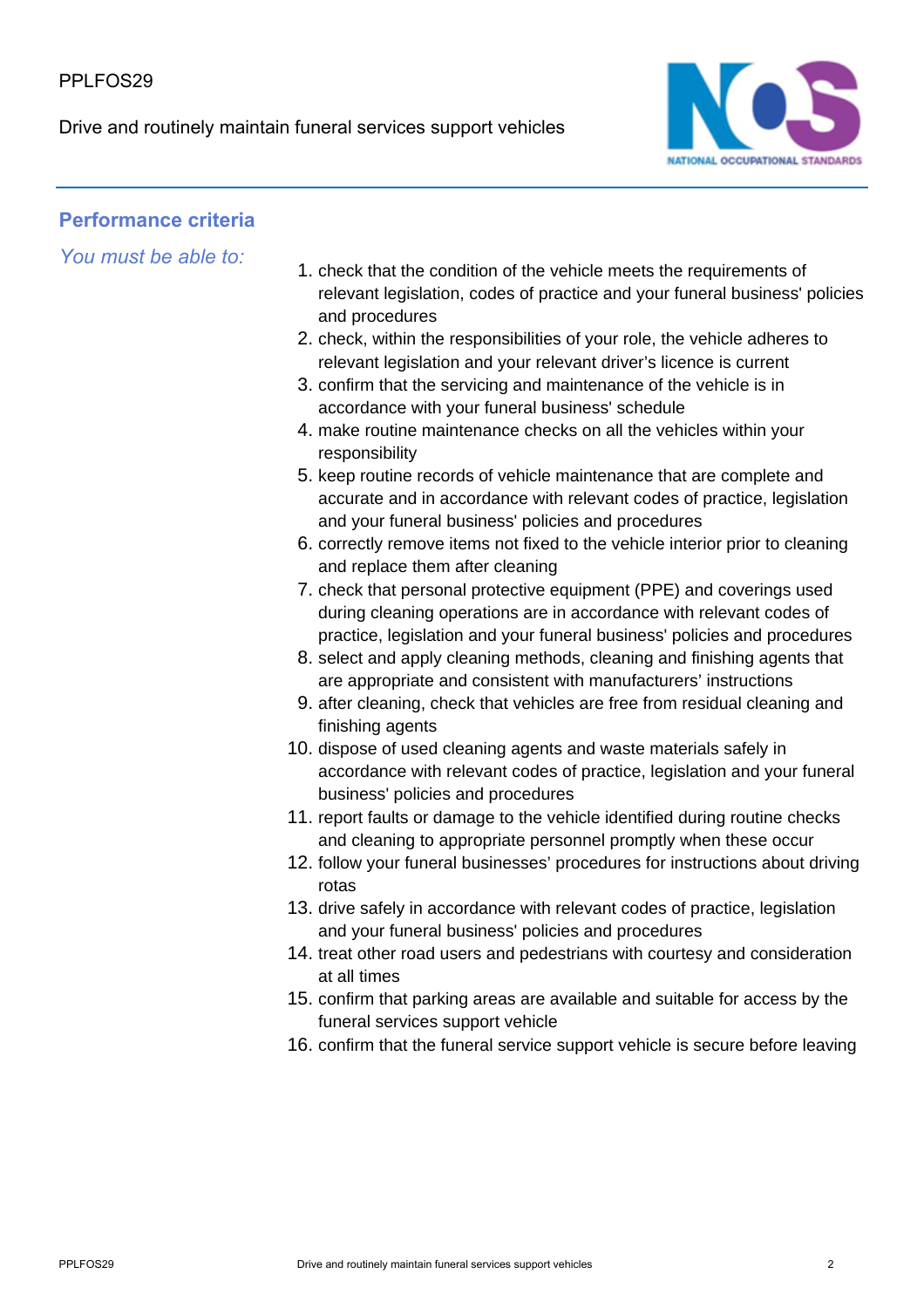#### PPI FOS<sub>29</sub>

Drive and routinely maintain funeral services support vehicles



# **Knowledge and understanding**

*You need to know and understand:*

- 1. which relevant legislation, codes of practice and your funeral business' policies and procedures you need to follow when maintaining vehicles
- 2. where to obtain information about tax and insurance on vehicles in your funeral business
- 3. how to check the validity of your own driving licence
- 4. why you need to confirm that the servicing and maintenance of the vehicle is up-to-date
- 5. what routine maintenance checks are carried out on vehicles
- 6. the relevant legislation and your funeral businesses' requirements are for maintaining records of maintenance of vehicles'
- 7. why you need to remove items not fixed to the vehicle interior prior to after cleaning vehicles
- 8. the personal protective equipment (PPE) and coverings to use during cleaning operations
- 9. the cleaning methods, cleaning and finishing agents that are appropriate and where to get instructions about cleaning agents
- 10. why vehicles need to be free of residual cleaning and finishing agents
- 11. why you need to dispose of used cleaning agents and waste materials safely
- 12. who to report faults or damage to the vehicle that are identified during routine checks and cleaning
- 13. how to follow your funeral businesses' procedures for instructions about driving rotas
- 14. the legislation to follow and your funeral business' policies and procedures for driving safely
- 15. how to treat other road users and pedestrians with courtesy and consideration
- 16. how to confirm that parking areas are available and suitable for access by the funeral services support vehicle
- 17. why you need to confirm that the funeral services support vehicle is secure before leaving it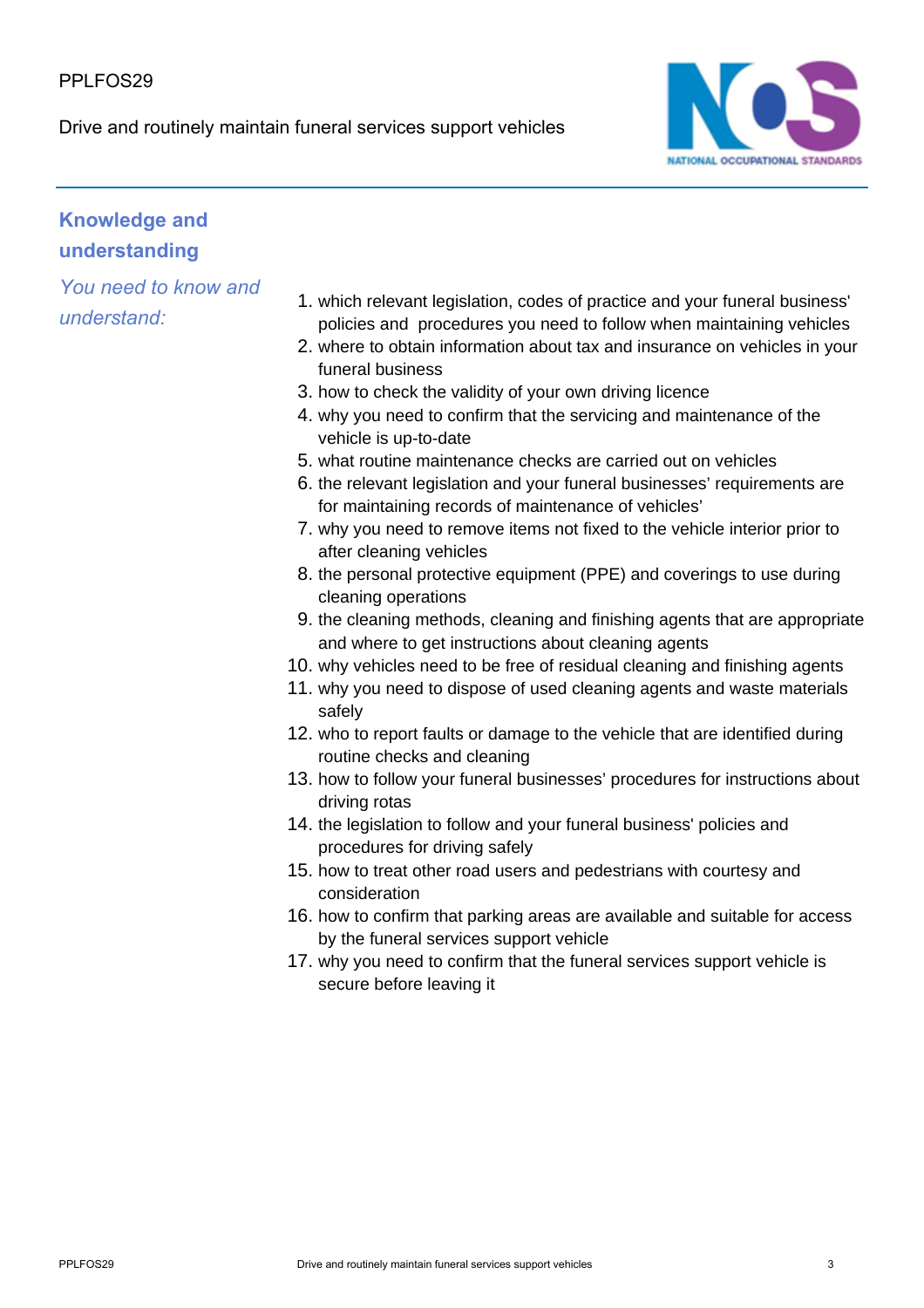#### PPLFOS29

Drive and routinely maintain funeral services support vehicles



#### **Scope/range**

When driving funeral services support vehicles, you must show that you can achieve the outcome with each of the following:

- 1. Funeral vehicles:
- 1.1. private ambulances
- 1.2. hearse
- 1.3. other removal vehicles
- 2. Legislation:
- 2.1. legislation relating to national highways
- 2.2. local bye-laws
- 2.3. road vehicle (construction and use) regulations

When assuring road worthiness of funeral vehicles, you must show that you can achieve the outcome with each of the following:

- 1. Methods of examination:
- 1.1. visual
- 1.2. functional
- 2. Consumable items:
- 2.1. for cleaning the vehicle
- 2.2. for disinfecting the vehicle
- 2.3. for lighting the vehicle
- 2.4. for heating the vehicle
- 2.5. fuel for vehicle
- 2.6. lubricants for vehicle
- 3. Requirements:
- 3.1. legal
- 3.2. functional
- 4. Records:
- 4.1. records of vehicle inspections
- 4.2. maintenance schedule
- 4.3. legal documents

When cleaning funeral vehicles, you must show that you can achieve the outcome with each of the following:

- 1. Methods:
- 1.1. manual
- 1.2. machine assisted
- 2. Cleaning and finishing agents for:
- 2.1. interior
- 2.2. exterior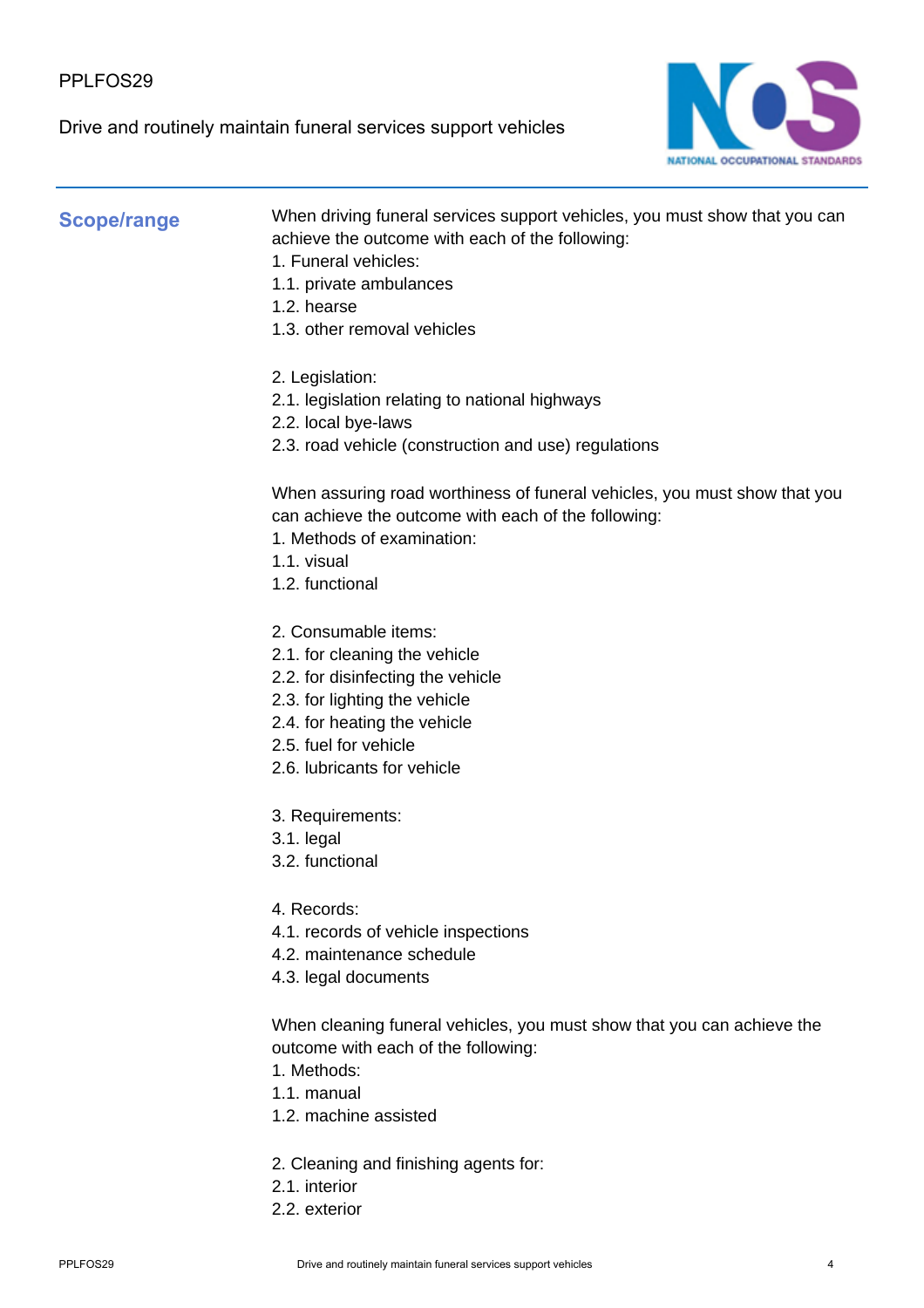Drive and routinely maintain funeral services support vehicles



3. Funeral vehicles: 3.1. interior

3.2. exterior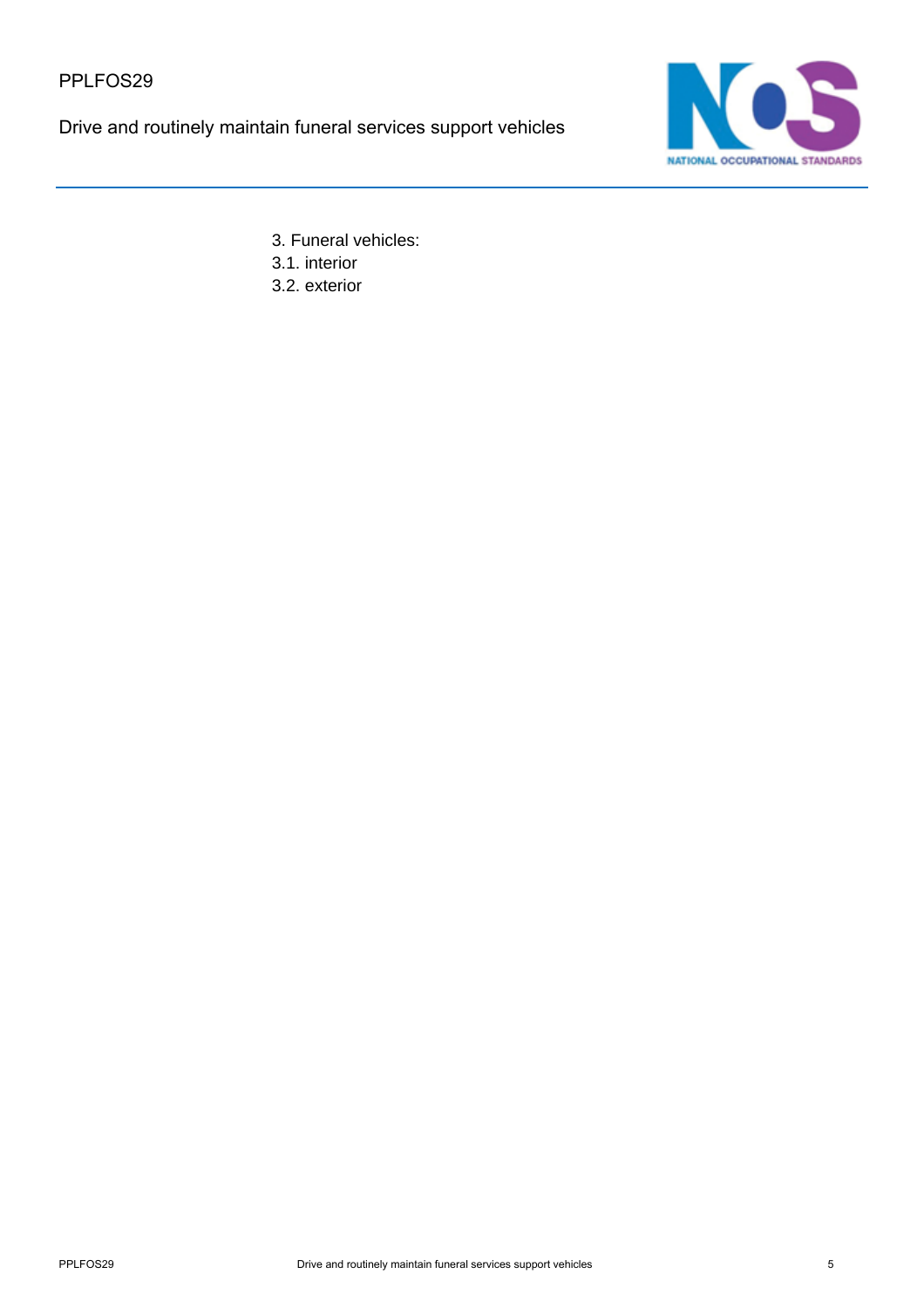Drive and routinely maintain funeral services support vehicles



### Links to other NOS The standards in the funeral operations suite should be complemented by pan-sector standards such as working relationships, business, administration and resource management, as well as any other specific requirements of the employer